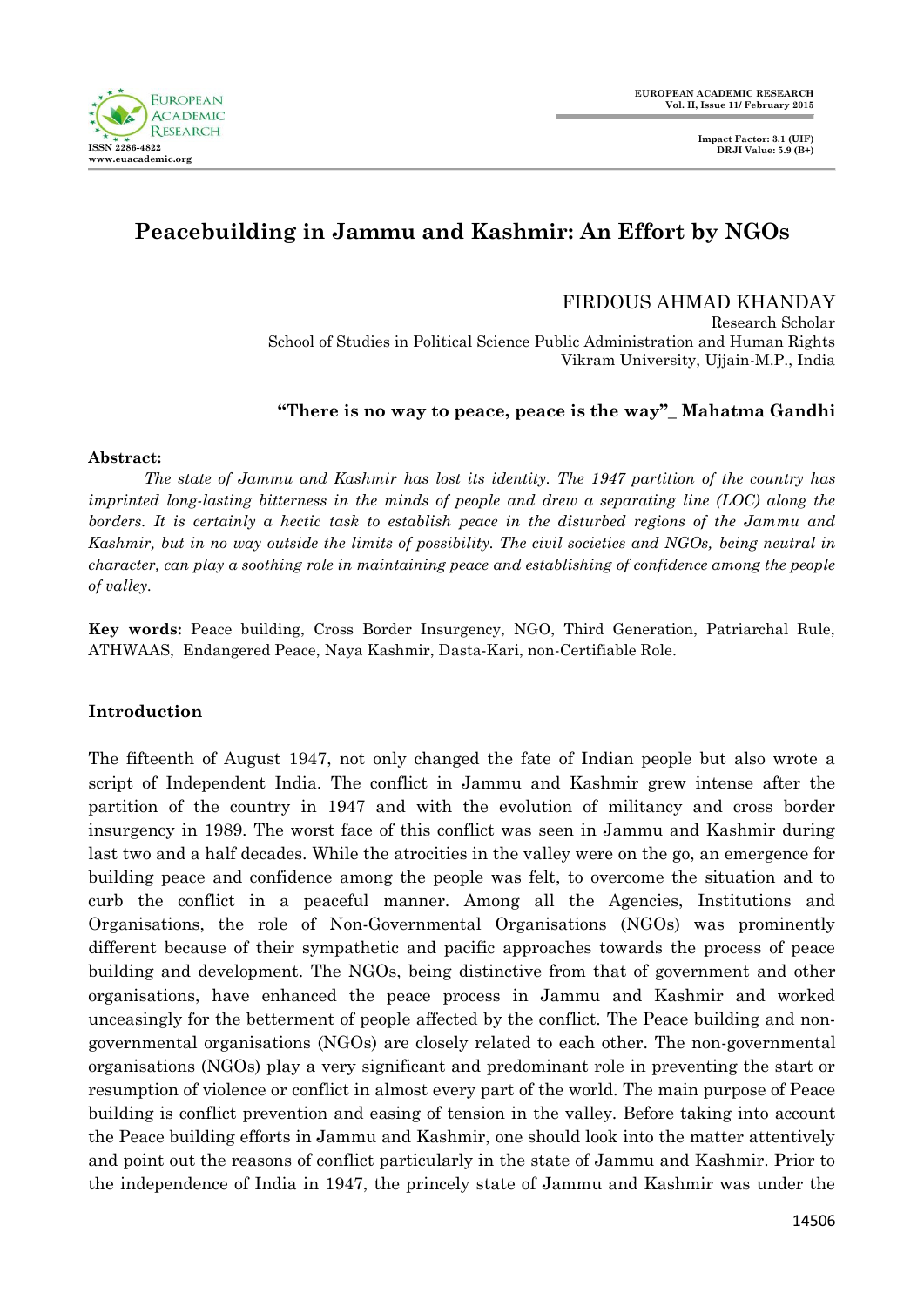reign of Maharaja Dynasty. The emergence of building and maintaining peace in the conflict area of Jammu and Kashmir was felt with the uprising of militancy and cross border insurgency in 1989. The politically and socially recognised NGO's have the potential to pressurize the government to meet the necessities of people in terms of maintaining peace and security in Jammu and Kashmir.

There are two approaches to the conflict prevention; firstly the Militaristic approach which cannot settle the disputes alone, although being capable of implementing peace the military employs the different techniques that may sometimes prove unfavourable in certain circumstances. The second and most essential approach is the negotiated settlement or Peace building approach, to which most of the people on global level would show acceptance. So the work is best assigned to the NGOs and Civil Societies. The NGO's having no political status, associate itself to the conflict prevention and Peace building processes in the psychologically disturbed areas of the state. Some peace NGO's presently active in Jammu and Kashmir, have pointed out certain important but undesirable causes of violence like protests against Indian Government, patriarchal rule, post-world war consequences and the belief of alienation, aloofness and distinctness from Indian federation. While some of the researches reveal that terrorism and the military atrocities in the valley have worsened the condition since 1989 thereby hardening the labour of socially and politically recognised NGO's. Khan and Ayoub<sup>1</sup> in their writings provide a statistical data that the large number of people in the state of Jammu and Kashmir has been affected with violence and economic downfall since 1989. Besides Peace building and conflict prevention, the civil societies and NGO's can have a leading role to play in the progress and development of the state because of the neutral character and a sympathetic approach towards the affected persons.

Realistically speaking, In order to accomplish the Peace building efforts in a particular region, the NGO's have to keep the Anthropological and geographical conditions of that region into consideration and join hands with local NGO's, institutions and communities to provide financial assistance to the needy and deserving people. For the establishment of peace in the conflict-ridden region, the civil societies and NGO's have to be vibrant and honest and at the same time local communities should accompany NGO's to make peace a reality. However people don't have much faith in the government and its institutions because of the personal interest of political leaders. The NGO's can act as the best mediators in loosening the tension between the states and countries.

Why civil societies and NGO's were required to maintain peace and help restoring normalcy in Kashmir? The answer lies in the background of conflict between India and Pakistan in 1947. The fate of people of Kashmir was to be decided by means of plebiscite and some prerequisites were laid by the then premier Pt. Jawaharlal Nehru but India and Pakistan; both claimed the territory to be its own asset which resulted in the erupting of mass demonstration, violent conflicts and a feeling of right to self-determination in the minds of people of Jammu and Kashmir. The more intensified form of this conflict was seen in 1989 with the uprising of militancy and cross-border terrorism. However the scene further intensified in 2010 unrest in Kashmir. The dispute has now grown so intense that negotiations, Mediations or reducing tensions seem to have a lesser applicability.

 $\overline{a}$ 

<sup>1</sup> Khan, J. I. & Ayoub, S. (2013) *Conflict and Economic Welfare: Insights from Kashmir.* Golden Research Thoughts, Vol, 2, Issue 7.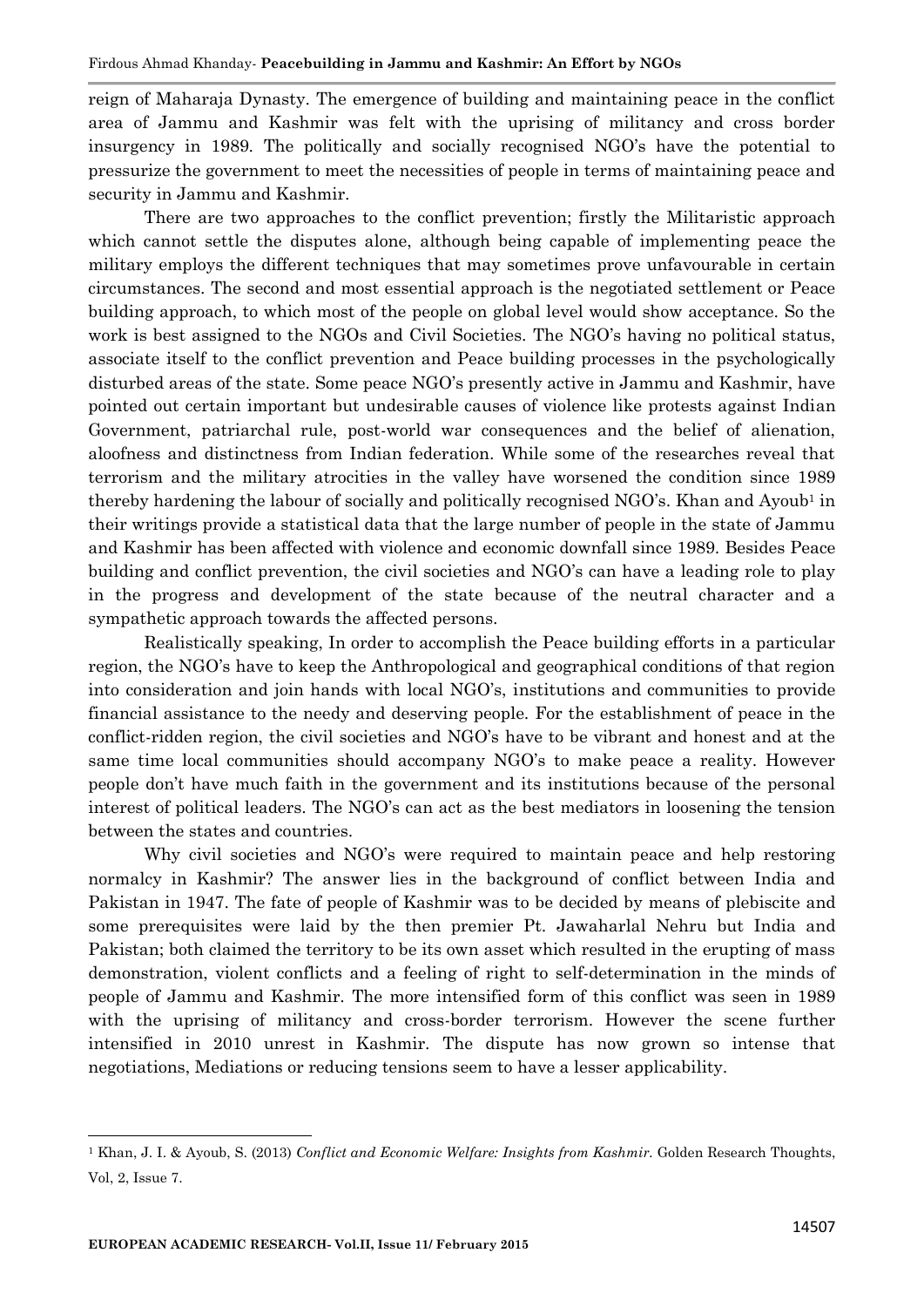A commendable role has been played by various NGO's to rehabilitate the victims of 1989 insurgencies. This proved to be the main reason for requirement of NGO's to direct the state of Jammu and Kashmir towards the dawn of peace and an atmosphere free of violence and conflicts. The NGO's highlighted the problems of people in conflict-ridden areas and forced both the counterparts *(India and Pakistan)* to take measures to settle the dispute of Kashmir amicably. It is because of NGO's that a majority of people around the world came to know the problem of Kashmir. The civil societies and NGO's have not only prevented human rights violation but also enhanced the socio-economic condition of masses in the state of Jammu and Kashmir. The Chari and Chandran<sup>2</sup> in their work illuminates the different pathways to settle the dispute in Kashmir. Amongst the role played by various agencies, religion apart can play a very essential role in the prevention of conflict because religion is of great essence and importance in a way that it decreases the animosity between the countries. Almost whole of Asia is absorbed by the conflict and concept of war and violence is at its peak, so the peace of nations and collective security gets compromised thereby forcing the international brotherhood to take immediate steps to look into the matter. While pointing out the negative aspects of peace the Newman and Richmond in his book "*Challenges to Peacebuilding: Managing Spoilers during Conflict Resolution*<sup>3</sup> perceives that peace can have adverse effects if it is prolonged and the actors could be considered as the spoilers to the conflict.

## **Peacebuilding and Youth**

A. S. Raju<sup>4</sup> in his research observed that the third generation<sup>5</sup> people of India are holding a different outlook towards the hostile and strained relations between India and Pakistan. The NGO's currently active in the state have so far gained success in eliminating the hurdles in the way of peace and let the third generation *(youth brigade)* know the pacific solution of dispute. It is worth consideration that between the age group 15-35, youth comprises about 48% of the total population. The state with such youth power has got the ability to curb the violence only if the youth brigade is directed towards the possible solutions of the conflict. However the old and experienced persons can lead them towards the mass victory over the anti-social and anti-political elements. Moreover, youth of Jammu and Kashmir should be given maximum opportunities and a share in the developmental works to restore their confidence in Indian union. Besides this, the youth should be given Economic opportunities to develop their personality because in the absence of economic platform, the youth are supposed to deviate from their path as they are energetic and full of Vigour.

## **Women Participation**

 $\overline{a}$ 

The role of women can never be undermined when it comes to building peace in the state. The women in Jammu and Kashmir have undoubtedly played a significant role in keeping the state intact by maintaining peace and order in the affected area, on individual level as well as collective level. A research conducted on the role of NGO's in conflict prevention by *K. Suri6* in

<sup>2</sup> P.R. Chari & D.S. Chandran. (2001) *Kashmir: The Road Ahead*

<sup>3</sup> Newman, E. & O.P. Richmond (2006). *Challenges to Peace building: Managing Spoilers during Conflict Resolution.* Pg. X.

<sup>4</sup> Raju, A. Subramaniam (2001). *Third Generation Indian Perspective of Kashmir Issue. Ch-3. Pg. 15.*

<sup>5</sup> Stephen P. Cohen used the term *"Third Generation"* for the first time in his writing, *"A Generational Change",* Seminar, New Delhi, no. 422, October 1994, pp. 17–20.

<sup>6</sup> K. Suri (2013). *Engaging with Women in Conflict Areas: The Role of CSOS in Conflict Prevention & Peace Building in Jammu and Kashmir, India.*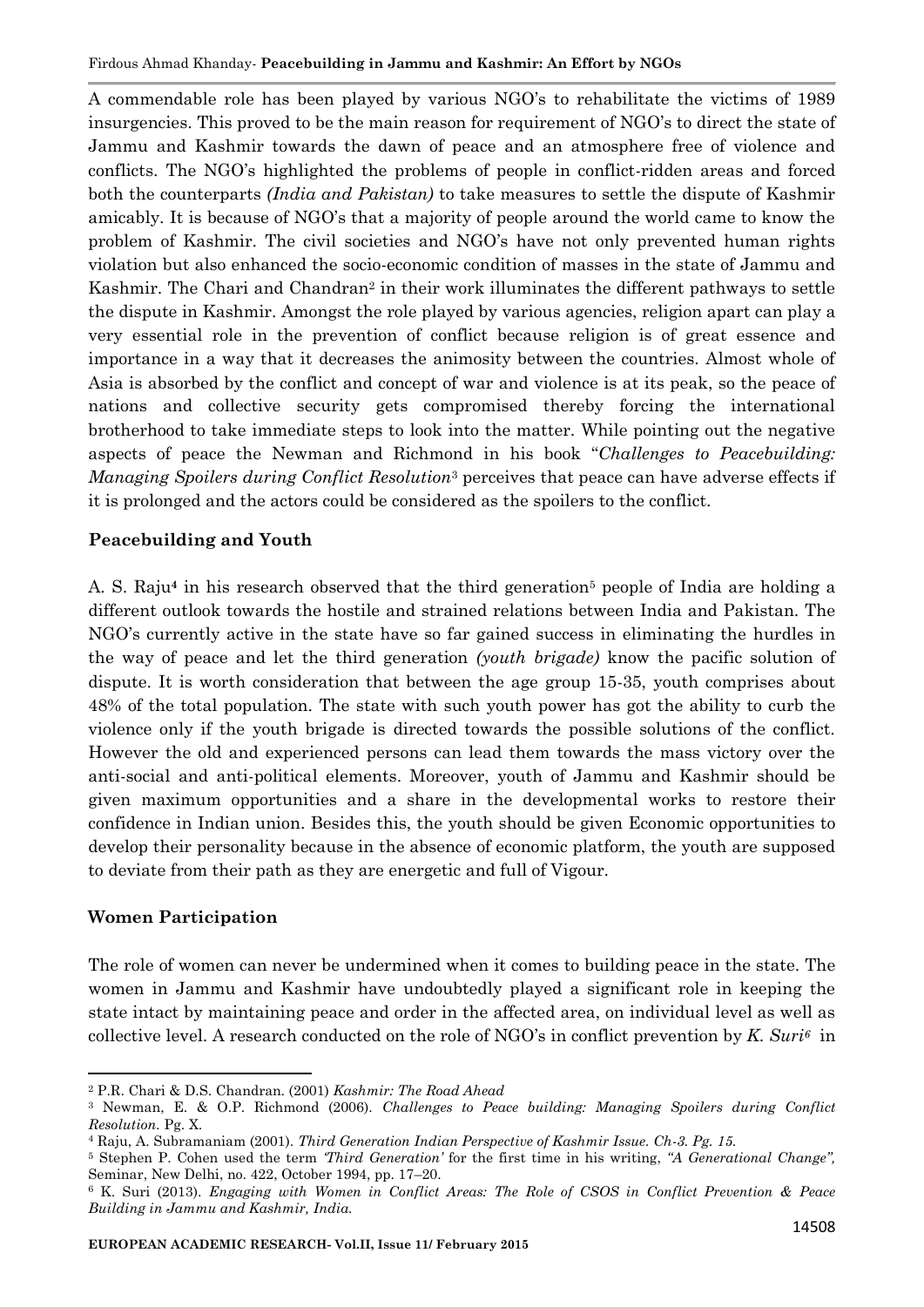2013 reveals an interesting statistics that women are more vulnerable to conflict and violence than that of men in Jammu and Kashmir due to the armed conflict between India and Pakistan. However the women's participation seems to be a good sign regarding the efforts of NGO's to maintain stable conditions in the affected areas. The ATHWASS; an initiative taken by Women in Security, Conflict Management and Peace (WISCOMP), brought women from all religions to discuss the safety of women in conflict and to ensure their future by creating the self-help groups. The inclusion of women in peace processes have not only put an end to the gender bias but also included the people with different mental abilities and sympathetic approach.

## **Multi-Sectorial Approach by NGOs**

The NGO's and civil society organizations have discovered novel ways and certain multidisciplinary approaches or multi-sectorial approaches to prevent conflict and build confidence among the varied and divergent sections of the society. The multi-sectorial approach is an innovative technique to implement peace in the regions, where conflicts have resulted in drastic changes in human conduct and behaviour. The endangered peace in the valley has cost many precious lives and belongings of masses. Amongst this, the NGOs have tried to employ certain innovative techniques to get rid of violence and secure the future of people. In the extreme North Eastern direction of Kashmir, the Neelam *(Kishanganga)* valley bisects India and Pakistan. Some of the researchers gave the insight about the Kashmiri nationalism and credit Sheikh Mohammad Abdullah as the father of Kashmiri nationalism and due to his innovative concept of *Naya Kashmir:<sup>7</sup>* the abolishment of feudal system. Various Confidence Building Measures (CBMs) have been adopted by both India and Pakistan but were unable to restore peace completely in the valley.

## **Education**

One of the perspectives of conflict resolution in Jammu and Kashmir is education although the sentiments of the people regarding the right to self-determination cannot be transferred but the approach towards the conflict would be amicable. In a survey conducted in the countries of south Asia, the NGO's are relying on education as a means for the prevention of conflict and maintaining stable conditions in a country. Education changes the human mind, behaviour and conduct. It will be better to educate the people of Jammu and Kashmir about the actual reasons of conflict in Jammu and Kashmir. Now-a-days NGOs visit different schools to ensure adequate presence of children in schools. It is because of education that the longstanding betrayal and hatred can be erased from the hearts of people. What is more, the people from all walks of life have shown complete acceptance to curb violence by non-violent means until their sentiments are shattered. Apart from this, the youth have come forward and explored themselves to save the people and state from repercussions of the violence.

## **Tourism**

 $\overline{a}$ 

<sup>7</sup> *Flames of the Chinar: An autobiography By Sheikh Mohammad Abdullah;* The former politician and Chief Minister of Jammu and Kashmir. The book was translated from Urdu, by Khushwant Singh and published in 1993. Sheikh Abdullah left no stone unturned, to uplift the Kashmiri society from Despotic rule of feudal lords and Elites.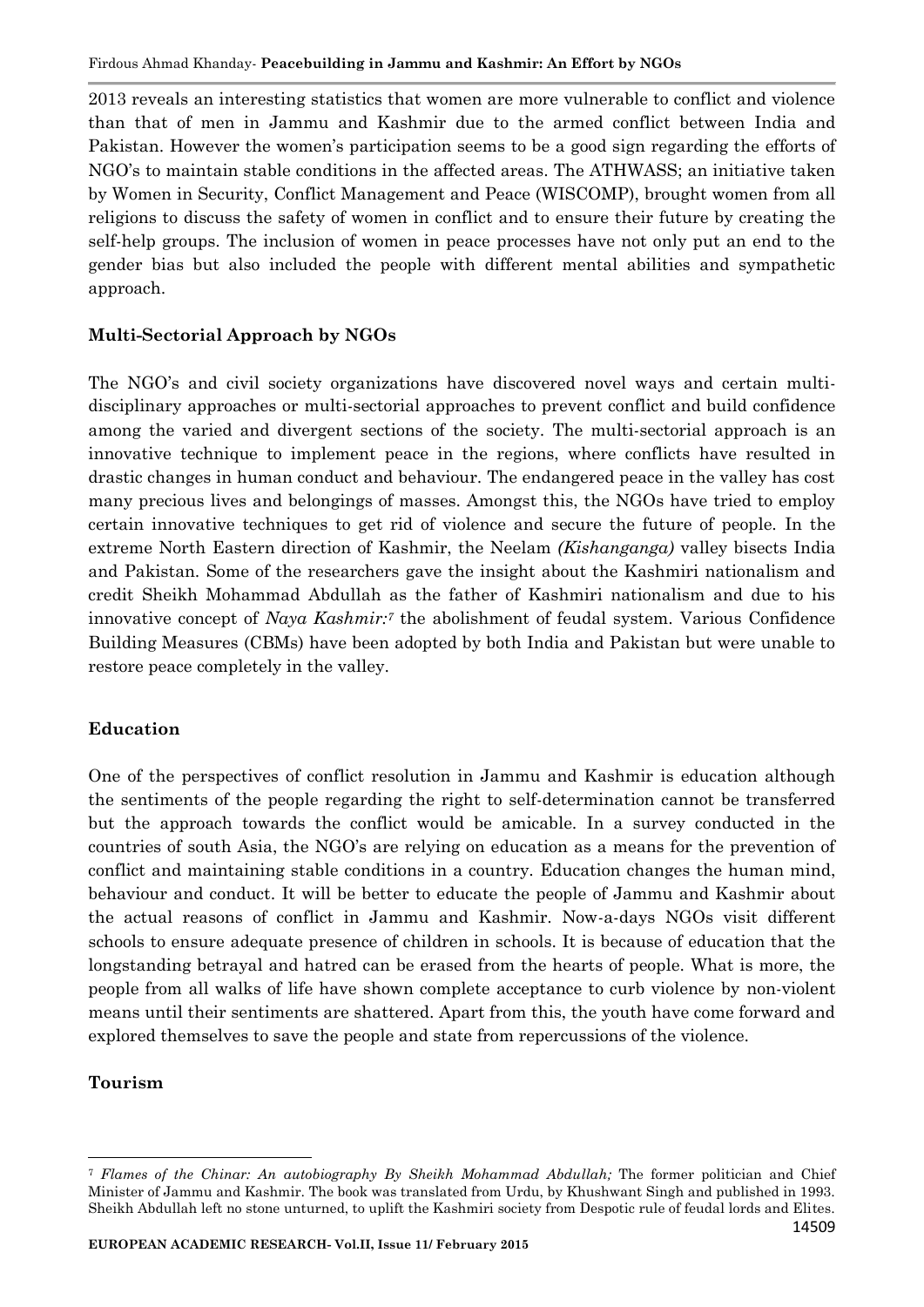The state of Jammu and Kashmir is abundantly gifted with various priceless natural resources as forests; an efficient source of income which can be used as a measure for building peace and stability in the valley. The tourism has been given immense importance as it can be used as a good technique for promotion or restoration of peace in the valley. In order to make peace a reality, tourism should be encouraged in Jammu and Kashmir, because tourism undoubtedly provides Economic opportunities to the local people especially youth which fall prey to conflicts easily. Meanwhile, the people who are economically sound; are supposed to be less vulnerable to conflicts and terrorism. So tourism should be priority as it has the ingredients of a peaceful and prosperous Kashmir.

## **Handicrafts**

What is more, the people of Kashmir along with protagonists and other associated agencies want to put an end to this conflict by promoting certain skills and enhancing public private relations. That is why NGO's are now-a-days gaining ground as they have employed certain approaches and pathways to curb the increasing violence along with diverse policies and techniques. The state of Jammu and Kashmir has lost its identity or more precisely, conflict has become identity of people inhabiting in the valley. The state of Jammu and Kashmir is famous for their hand-made materials however violence has interrupted the handicrafts industry as well during the course of conflict in valley. The setback to this sector can be simply pointed out with the degrading effects on the people and their lack of interest in the handmade materials (Dasta-Kari). The NGOs prevalent in the conflicted area has raised the status of this industry by providing funds and necessary assistance in order to restore the lost heritage.

## **Conclusion**

The feasible, vibrant, untiring but non-certifiable role in avoiding and preventing conflicts and having a mere personal interest in the political power, authority and elections the NGO's can play a pivotal role in building peace and rehabilitate the victims of war and militaristic atrocities. However the present circumstances in the state of Jammu and Kashmir demand peace and NGO's and civil societies working collaboratively have got the potential to implement peace in the valley to save the victims from further repercussions of conflict. The government should take measures to ensure safety and protection of the Kashmiri people by joining hands with local people and pressure groups. For me, Education is the best possible solution to overcome the Kashmir problem. To prolong the peace in the state would mean to extend the pain; the people of Kashmir are experiencing and the day is not far, when the Emperor Jahangir's beautiful lines regarding Kashmir *("if there is paradise on earth, it is this, it is this, it is this")* may have some unpleasant and deteriorating interpretations.

## **BIBLIOGRAPHY**

- 1. Akhtar, S. (2011) **Kashmir: Women Empowerment & National Conference Srinagar.** Kashmir: Jay Kay Books.
- 2. Akhtar, S. (2012) **Expanding Cross-LOC Interactions: A Conflict Transformation Approach to Kashmir.** Institute of Regional Studies Islamabad.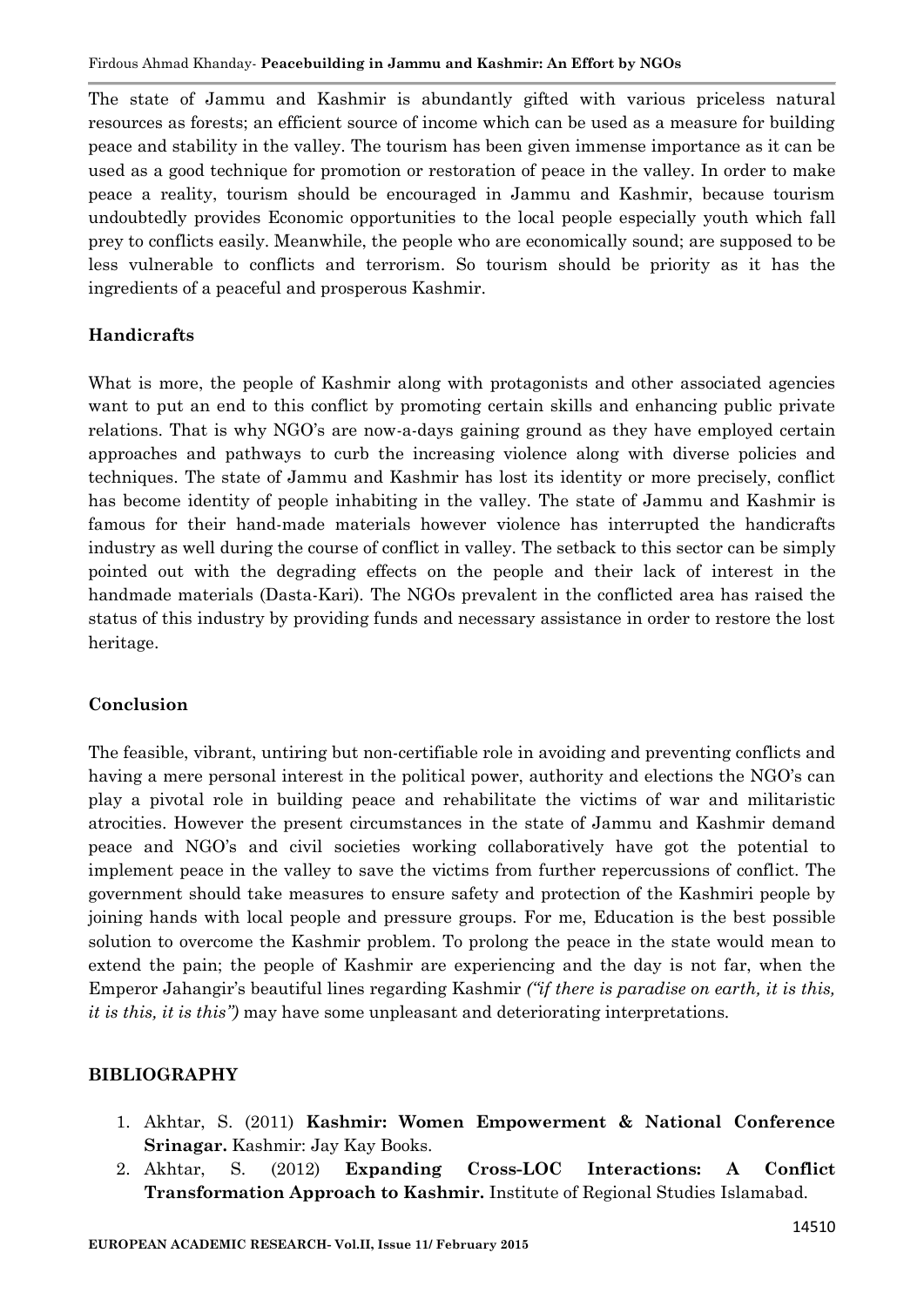- 3. Ali, S.H (2007) **Peace Parks: Conservation and Conflict Resolution.** Pg. 278.
- 4. Arakotram, K. (2007) **The Rise of Kashmiriyat: People building the 20th century Kashmir.** Columbia undergraduate journal of south Asian studies, Yale University.
- 5. Ashraf, et al. (2002) **Peace and Security in South Asia: Report of International Conference held at the Institute of Strategic Studies**, Islamabad. Institute of Strategic Studies. Pg. 22.
- 6. Bahera, N.C. (2000) **Identity and Violence: Jammu, Kashmir and Ladakh**. Manohar Publications
- 7. Balagopal, K. (1996). **Kashmir: Self-determination, communalism and democratic rights**. Economic and Political Weekly. Vol.31, ISSN. 2916-2921.
- 8. Banerjee, D. (1999) **Confidence Building Measures in South Asia**. Regional Centre for Strategic Studies. Pg. 179.
- 9. Banerjee, P. (2008) **Women in politics.** Sage publications. Ch. 2, pg. 20.
- 10. Barnett, M.; Kim, H.; O**/**donell, M. & Sitea, L. (2007) **Peace building: What is in a Name?** Global Governance. Pg. 35-58.
- 11. Bazaz, P.N. (1965) **The History of Struggle for freedom in Kashmir.** Pamposh Publications.
- 12. Bercovitch et al. (2009) **Conflict Resolution in Twenty-First Century.** University of Michigan press.
- 13. Bercovitch, J. & Rubin J.N. (1992) **Mediation in International Relations: Multiple Approaches to Conflict Management, London.** St. Martin's Press.
- 14. Bose, S. (2003). **Kashmir: Roots of Conflict, Paths to Peace.** Cambridge, MA: Harvard University Press.
- **15.** Chada, N. (2012) **A Perception Survey of Media; Impact on Kashmiri Youth.**  Institute for Research on India & International Studies.
- 16. Cheema et al. (2006) **Political Violence and Terrorism in South Asia.** Islamabad policy research institute.
- 17. Chhabra, S. **Gender Perspective in Peace Initiative: Opportunities and Challenges.** Women development, NIPCCD, New Delhi.
- 18. Cristina, J. M & Noor N. M. (2009) **Peace Psychology in Asia.** Springer Dordrecht Heidelberg New York: pg. 4-27
- 19. Crowther, S. (2001) **The Role of NGO's National and International in Post-War Peace building.** Committee for conflict transformation support (CCTS).
- 20. DasGupta, S. & Sewak, M. (2007) **Transforming Conflict in Jammu and Kashmir: Alternative Frameworks, New Metaphors.** Women in Security, Conflict management & Peace.
- 21. Evans, A. (2001) **Reducing tensions is not enough.** The Washington Quarterly, Vol. 24 Issue 2, pg. 184-193.
- 22. Evans, A. (2005) **Kashmir: A tale of Two Valleys.** Taylor Francis Online, Vol. XXXVI No. 1, pg. 35-47.
- 23. Fazili, G. A. (2003) **Role of Civil Society and the State of Jammu & Kashmir**. New Hope. Vol. 4. No.1.
- 24. Galtung, J. (1969) **Violence, Peace, and Peace Research.** Journal of Peace Research. Vol. 6, No. 3. Pg. 167-91.
- 25. Goodhand, J. (2006) **Aiding Peace: The Role of NGOs in armed conflict.** Boulder: Lynne Rienner.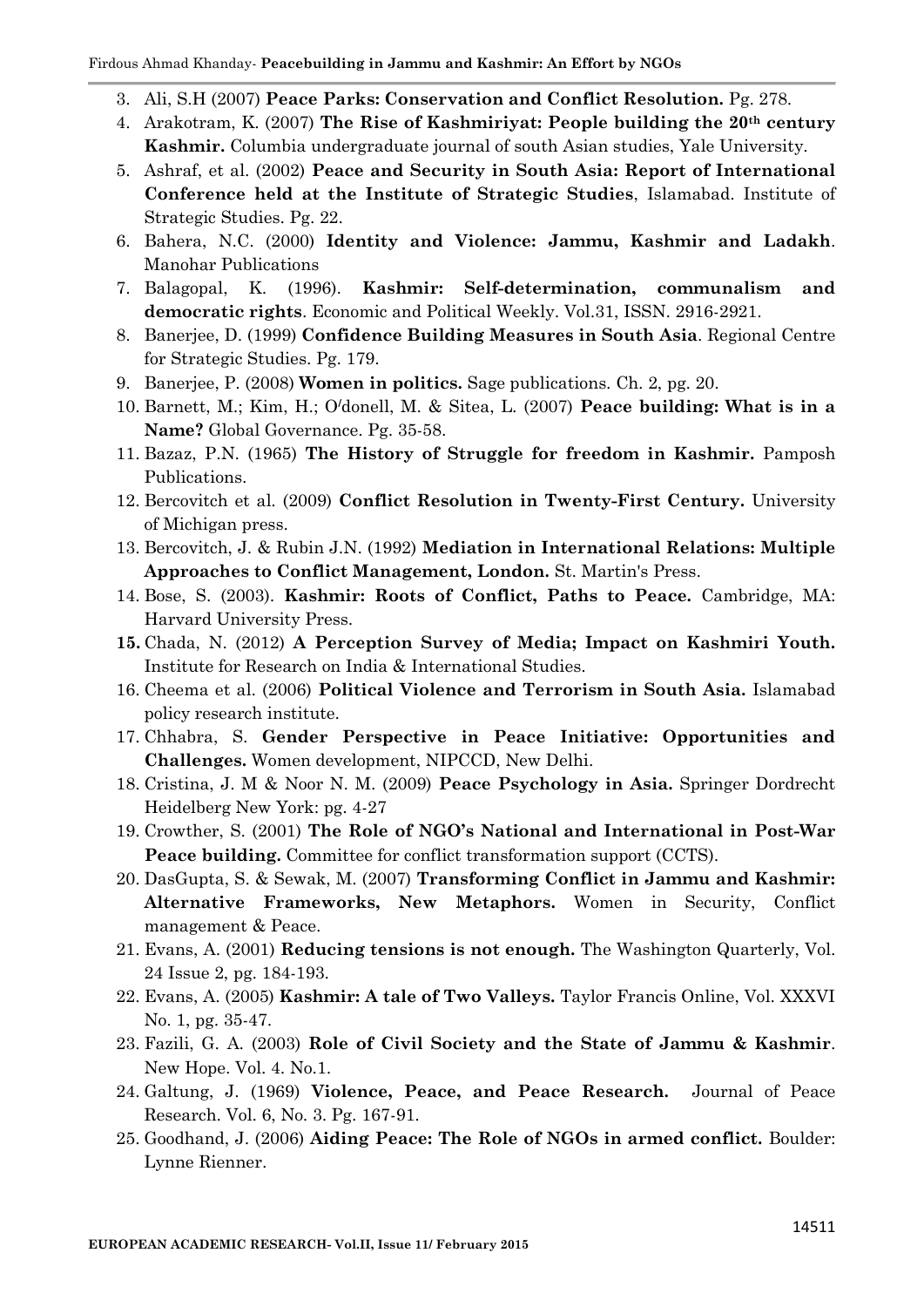- 26. Habibullah, W. (2004) **The Political Economy of Kashmir conflict: Opportunities for economic peace building and U.S policy.** [www.usip.org.](http://www.usip.org/)
- 27. Hastings. T. H. (2009) **Non-violent Response to Terrorism.** McFarland and company…Inc., [www.Mcfarlandpub.com.](http://www.mcfarlandpub.com/)
- 28. Jha, P.S. (2003) **The Origins of a Dispute: Kashmir 1947.** Oxford University Press, New Delhi.
- 29. Kothari, C.R (2004) **Research Methodology: Methods and Techniques (second revised edition).** New Age International (P) Limited, Publishers.
- 30. Nanda, R & Aima, A. **Conflict Resolution and Peace building in Jammu and Kashmir**: Need for an integrated educational framework.
- 31. Nepram, B. (2009) **India and the Arms Trade Treaty**. India Research Press, pg. 60,145.
- 32. Pudasaini, S. (2008) **Dynamics of Conflict: New Dynamics of Development Challenges and Prospects.** Centre for economic technical studies, (CETS)
- 33. Rao, A.; Bollig, M. & Bock, M. (2003) **Islamist Militancy in Kashmir: The case of**  LeT. (Sikand, Y. Ed.) [www.Berghahnbooks.com.](http://www.berghahnbooks.com/)
- 34. Report. (2006) **Civil Society and Peace building: Potential, Limitations, & Critical Factors.** Sustainable Development Network, SDDSD, World Bank Document.
- 35. Sajjad, M. W & Hafeez, M. (2012) **Conceptualizing Kashmir in 2010**.
- 36. Schaffer, T.C. (2005) **Kashmir: The Economics of Peace building: A Report of CSIS South Asia Programme with the Kashmir Study Group.** The CSIS- centre for strategic and international studies. Pg. 9.
- 37. Sehgal, R. Kashmir conflict: **Solutions and Demand for Self-determination**. International Journal of Humanities and Social Science. Vol. 1 No. 6.
- 38. Sewak, M. (2005) **Multi Track Diplomacy between India and Pakistan: A conceptual framework for sustainable security.** Manohar publishers and distributors. Pg. 57.
- 39. Sidhu, et al. (2006) Kashmir: **New Voices, New Approaches**. Lynne Rienner Publishers, pg. 92
- 40. Singh, U.K. ed. (2009) **Human Rights and Peace: Ideas, Laws Institutions and Movements.** Sage Publications. Pg.
- 41. Sonpar, S. (2000). **Kashmir: Trauma and psychological intervention.** Psychological Foundations-The Journal. Vol. 2 No.2. Pg-84-88.
- 42. Srivastava, A. **A Survey of Civil Society Peace Education Programmes in South Asia.** Pg. 3.
- 43. Sudan F. K. (2007) **Youth in Violent Conflict in Jammu and Kashmir: A Comparative Analysis of Perceptions and Attitudes of youth in Jammu University and Kashmir University and Migrant Camps.** Centre for Study of Developing Society, New Delhi, India.
- 44. Verma, S. K. **Promoting Peace through Tourism: Role of Cooperatives**. National Cooperative Union of Delhi (India) [www.ncui.net.](http://www.ncui.net/)
- 45. Victoria S. (2004) **Kashmir in conflict: India Pakistan and Unending War**. New Delhi: Viva books.
- **46.** Wani, H. A. (2011) **The Role of Civil societies in Conflict Prevention in Jammu and Kashmir**. International journal of business and social science, Vol. 2 NO. 4
- 47. Waslekar, S. & Futehhally, I. (2002) **Reshaping the Agenda in Kashmir.** International Centre for Peace Initiatives, pg. 29-36.